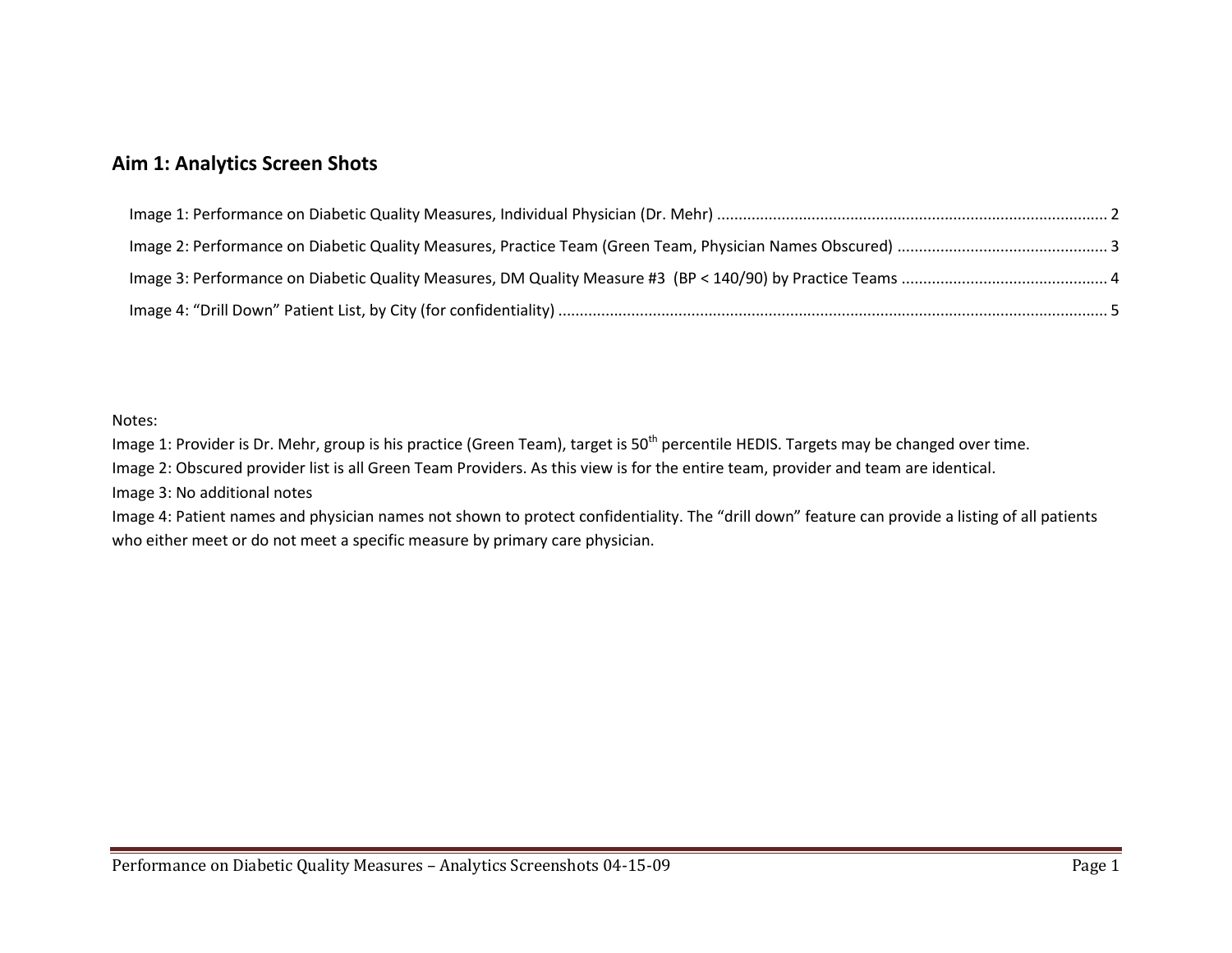

#### <span id="page-1-0"></span>**Image 1: Performance on Diabetic Quality Measures, Individual Physician (Dr. Mehr)**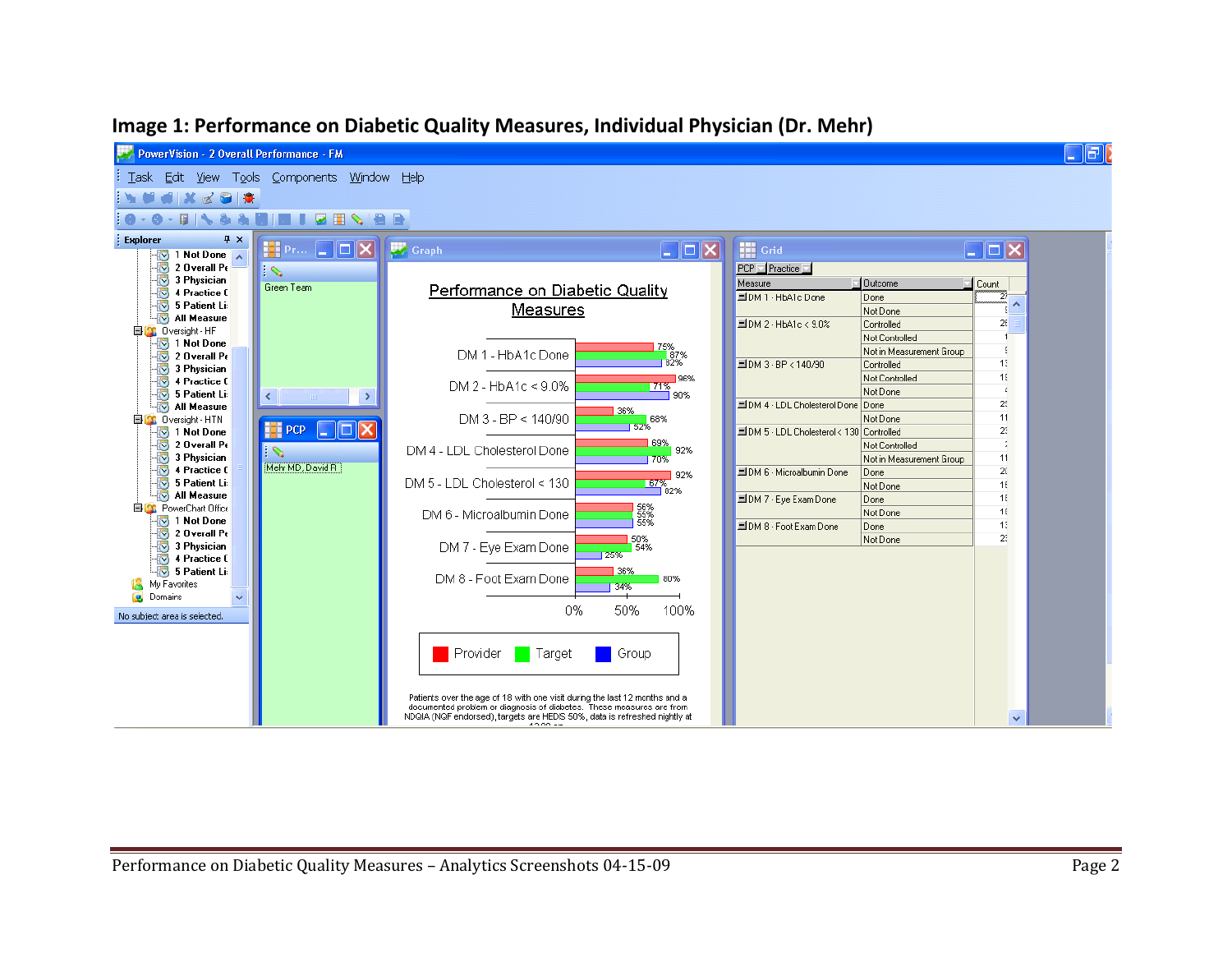

## <span id="page-2-0"></span>**Image 2: Performance on Diabetic Quality Measures, Practice Team (Green Team, Physician Names Obscured)**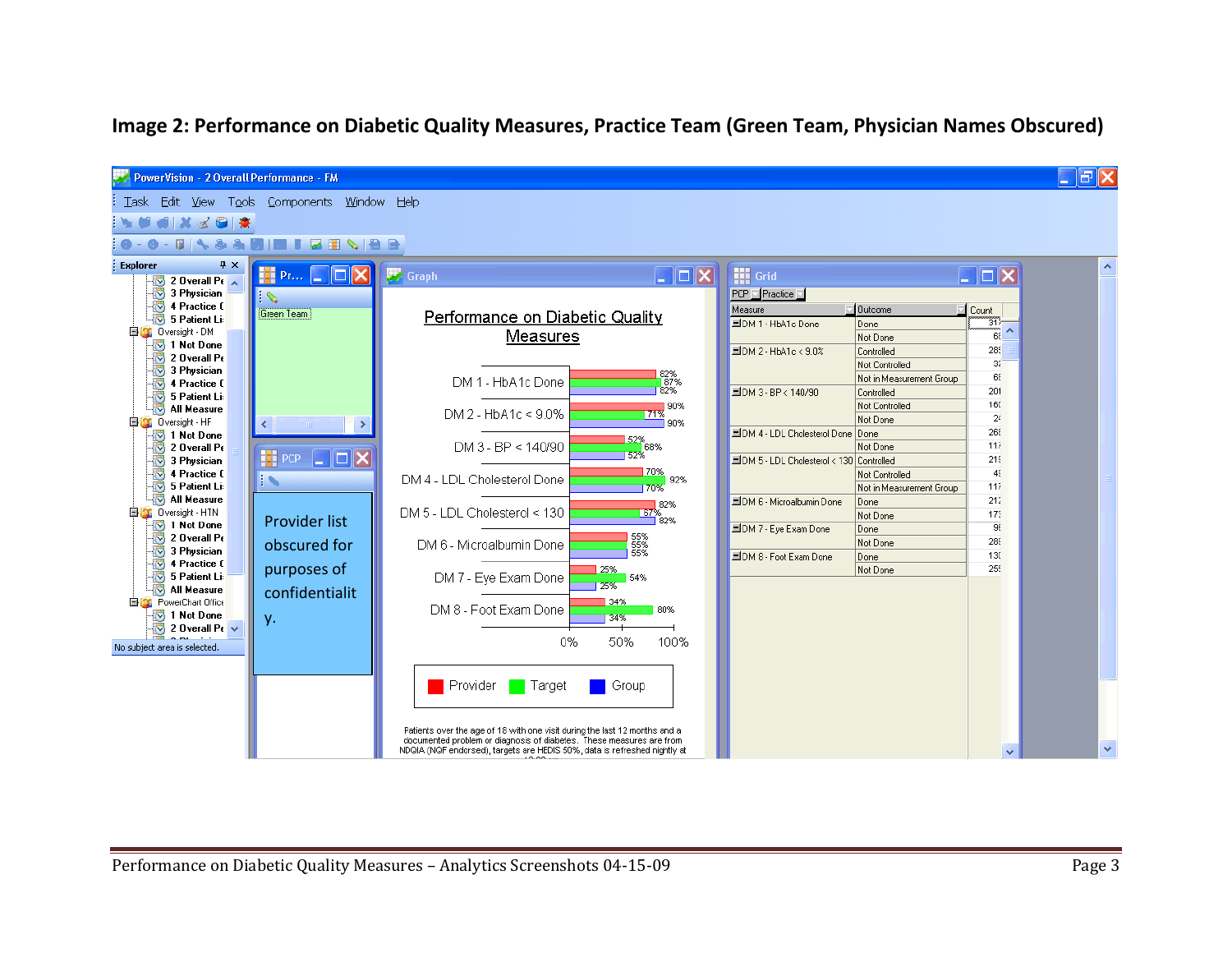

### <span id="page-3-0"></span>**Image 3: Performance on Diabetic Quality Measures, DM Quality Measure #3 (BP < 140/90) by Practice Teams**